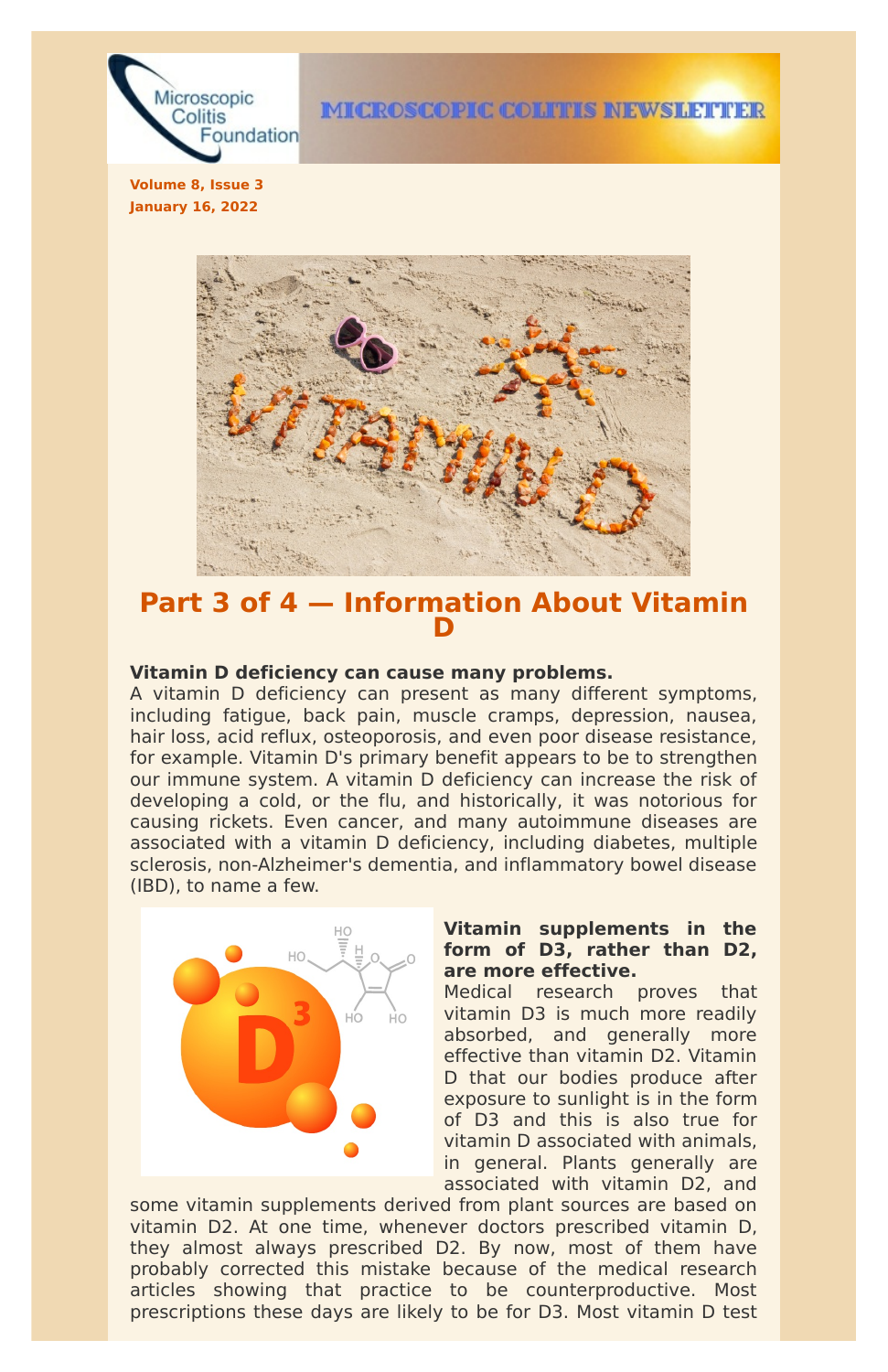results, however, still report both D3 and D2 levels. Unless otherwise specified, all general references to vitamin D in this article pertain to vitamin D3, since that's the preferred form.

# **Absorbing sunlight, or taking supplements, will boost vitamin D levels.**

But because our immune system can only use vitamin D in its active form, and an adequate magnesium level is required for that conversion, we need to remember to maintain our magnesium reserves in tandem with our vitamin D levels. Our great-grandparents got their vitamin D from spending time in the sun, and since their food and water contained higher vitamin and magnesium levels than the levels in our food and water today, most of them were less likely to have vitamin and mineral deficiencies than most of us today, unless they didn't get normal amounts of sun exposure.

#### **The body rebuilds organs continuously.**

The immune system is in charge of this process, and as cells age, at certain intervals they are marked for destruction and replaced with new cells. This process of programmed cell death is known as apoptosis. Cells that are exposed to harsh conditions, are replaced much more often than cells that have an easier existence. Cells in the lining of the stomach, for example, are replaced on an average of about every 2 days. At the other extreme, the body's skeleton is regenerated about every 10 years. By continually replacing cells on a scheduled basis, the body maintains its health, and old, diseased, or dead cells do not tend to accumulate and cause problems. After cells are marked for destruction, they are destroyed, and the residue removed, before the new cells are generated. And this process of continual renewal works smoothly, unless it's interrupted by an unnatural intrusion, such as the use of a bisphosphonate, for example.



Taking a calcium supplement typically will not significantly help to change anyone's osteoporosis status. Taking a vitamin D supplement, instead, will enhance the absorption of calcium. Most diets contain plenty of calcium. If we develop osteoporosis, it's not because we're not ingesting enough calcium, it's because we're not absorbing it properly. Vitamin D enhances the absorption of calcium in our diet, allowing us to absorb all the calcium we need for good health, without taking a calcium supplement. The higher our vitamin D level,

# **Vitamin D, not calcium, is the key to preventing osteoporosis.**

Most doctors do not understand this problem, and they mistakenly think that prescribing a calcium supplement should resolve osteoporosis problems. When that doesn't get results for a patient, they often prescribe a bisphosphonate, which causes unnatural, and undesirable effects, and can cause serious problems.

Bisphosphonates don't help to build new bone tissue —instead, they work by preventing bones from destroying old bone cells, and replacing them with new cells, which totally disrupts the normal way that bones are maintained as we age. This causes the old bone tissue to harden, giving the illusion that the bone is getting stronger (because it causes false DEXA scan readings), when in fact, the tissue is dying, and simply becoming more brittle. That's why bisphosphonate use is limited to 5 years (as the bones become more brittle, the risk of fractures increases).

#### **Instead of taking a calcium supplement, take vitamin D.**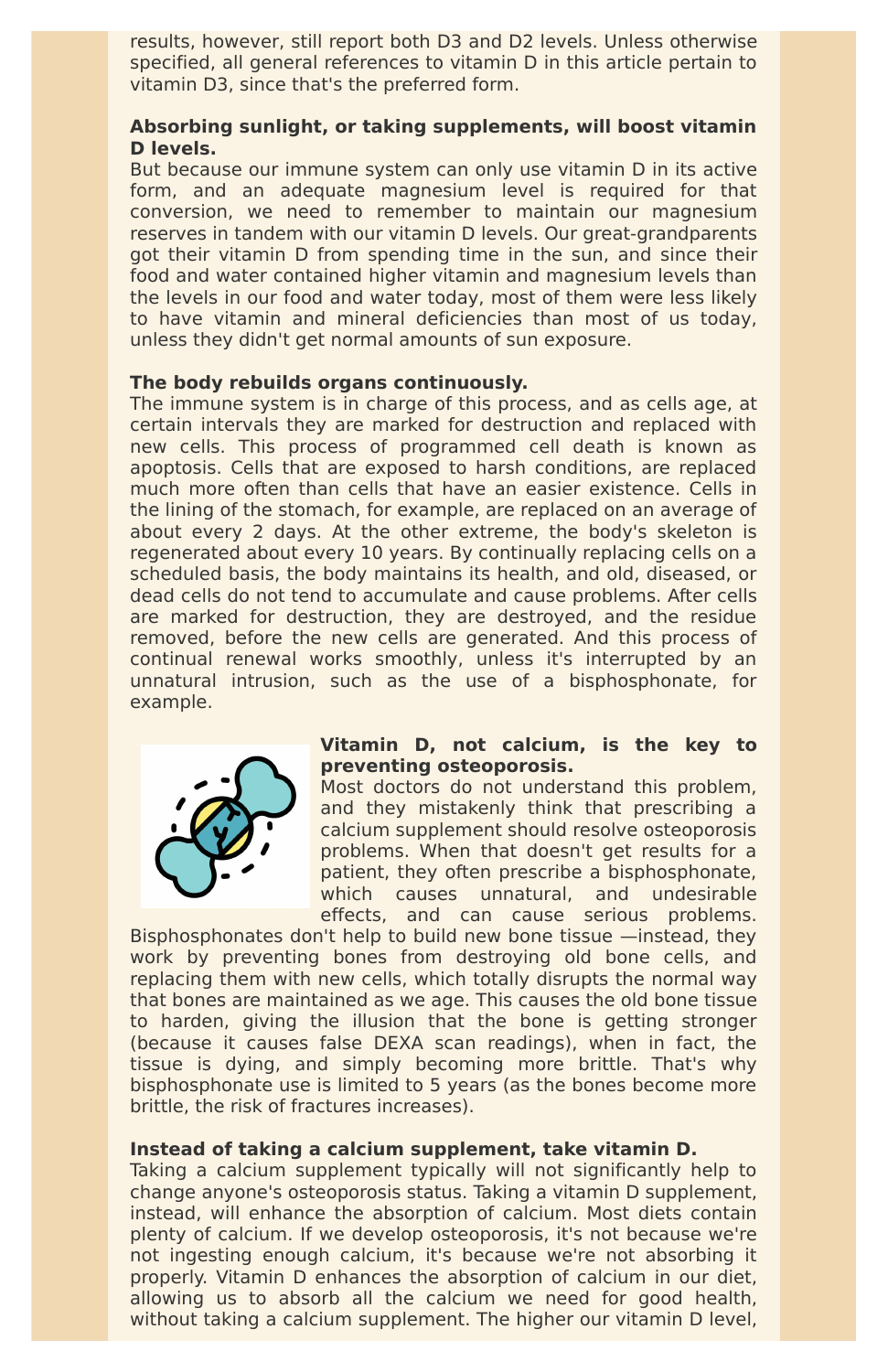the better our absorption of calcium is likely to be; however, we absolutely must have adequate magnesium reserves in order to facilitate the ability of insulin to transport the calcium out of our bloodstream, and into the cells in our bones and other organs, wherever it's needed. Without adequate magnesium reserves, the calcium will simply build up in the blood, until it is eventually purged down the toilet, or (if magnesium is deficient) inappropriately routed, to wind up as kidney stones, or calcium deposits (calcification) in certain joints. But please note that the common problem of calcification is not due to vitamin D (as claimed by the medical community), it's due to insufficient magnesium (while taking a vitamin D supplement).

### **Vitamin D should not be supplemented without also taking magnesium.**

This paragraph was included in last week's magnesium newsletter, but this information is important enough that it's included in this vitamin D newsletter, also. It's important, because, as noted above, taking a vitamin D supplement, will



increase the absorption of calcium from the foods in our diet. But the absorption of calcium depletes magnesium, so if magnesium is not also supplemented, it is likely to eventually become deficient, if it's not already deficient. Calcium is a vital electrolyte, and the blood level of calcium is critical for carrying out many processes at the cellular level. Because the calcium balance is so important, the blood level of calcium is carefully regulated within a narrow range, and magnesium plays a vital role in regulating that level. An adequate supply of magnesium is necessary in order to assist insulin in transporting the calcium out of the bloodstream, and into the bones and other cells of our body where it's needed. If the blood level of calcium should become excessive, then in order to prevent serious coronary issues, magnesium is utilized to purge the excess calcium, by way of the kidneys. If magnesium reserves are inadequate when this situation arises, the risk of an adverse outcome is significantly increased, up to, and including, cardiac arrest, in extreme cases.

# **IBD patients are typically vitamin D deficient.**

The association of vitamin D deficiency with IBD's in general, has been well established by medical research (Fletcher, Cooper, Ghosh, & Hewison, (2019). **<sup>1</sup>** Allowing our serum vitamin D level to fall below about 20 nanograms/milliliter (ng/mL), jeopardizes the ability of our immune system to function normally. At very low levels, such as below 10 ng/mL, the ability of our immune system to ward off disease and infections becomes severely compromised. Many authorities recommend a vitamin D serum level between 30 and 50 ng/mL, for optimum health.

#### **Are higher vitamin D levels better?**

Random control trials (RCTs) are the gold standard for medical research. At least one RCT has been published to show that treatment of Crohn's disease patients with up to 10,000 IU daily of vitamin D supplementation is safe and effective (Narula, Cooray, Anglin, Muqtadir, Narula, & Marshall, 2017). **<sup>2</sup>** Based on published medical research, it's rather obvious that taking a magnesium supplement is very beneficial for most IBD patients. Looking at the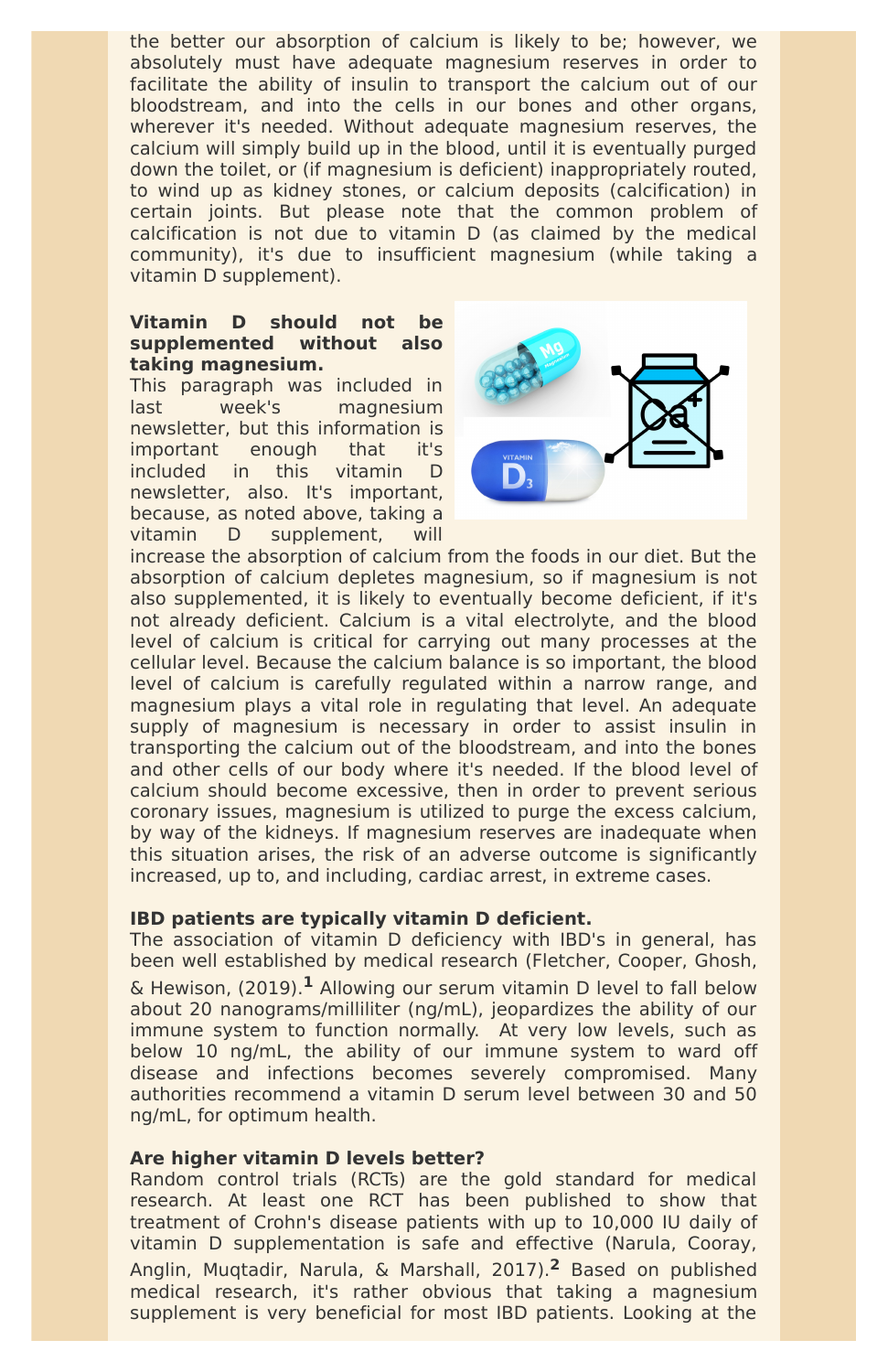data makes it rather easy to believe that taking higher doses of vitamin D would be more beneficial than using smaller doses.

However, a meta-analysis of 18 published RCTs, showed that, at least for Crohn's disease and ulcerative colitis patients, there was no significant difference between the symptoms or relapse rates of patients, regardless of whether they were using the higher or lower doses in the trials (Li, Chen, Wang, Zhang, & Gong, 2018). **<sup>3</sup>** Most patients in the trials showed similar improvements over those in control groups who were taking placebos. That suggests that an adequate vitamin D level is definitely beneficial for IBD patients, but high levels do not appear to offer any significant advantage for most patients. Presumably, that general rule probably applies to most MC patients, as well, although MC patients weren't included in the trials.



#### **Many MC patients have acid reflux problems.**

A significant amount of epidemiological evidence suggests that vitamin D can be helpful for controlling acid reflux problems (especially in higher doses), and this is at least partially supported by published medical research (Uberti, Bardelli, Morsanuto, Ghirlanda, & Molinari, 2016). **<sup>4</sup>** Of course, treating an acid

reflux problem successfully usually requires more than just taking vitamin D, especially if the problem was initially caused by taking a proton pump inhibitor (PPI). It may be necessary to take an H2 antihistamine while weaning off the PPI. Weaning off the H2 antihistamine will be much easier than trying to wean off the PPI.

Avoid foods that cause reflux, such as coffee, alcohol, chocolate, peppermint, tomatoes or any other citrus fruits, and greasy or spicy foods, especially late in the day. And avoid eating anything after 3 or 4 hours before bedtime. Never lie on your right side, because that allows your lower esophageal sphincter to be lower than your stomach. And elevate the head of your bed a few inches, if needed. It will probably take at least several months or more before your lower esophageal sphincter will heal sufficiently from the damage caused by a PPI, before you will be able to begin relaxing some of these treatment rules. But weaning off a PPI, and resolving acid reflux or GERD problems is certainly doable, with persistence and dedication.

# **It's important to have our vitamin D level checked regularly.**

Our vitamin D level is constantly changing. Not only does taking a vitamin D supplement affect our blood level, depending upon the amount of supplement taken, but the amount of sunlight available during the various seasons makes a big difference. Typically, we need to take more supplemental vitamin D during the colder months, and less during the warmer months. Consequently, it's a good idea to have our vitamin D level checked in the early spring, and again in the early fall, or somewhere thereabout, because levels tend to go down during the winter, and rise again during the warmer months.

#### **Your doctor should be willing to order the test for you.**

If not, these days, it's easy to get tested without a doctor's prescription. There are many walk-in and online labs where you can order a 25-(OH)D (25-hydroxy D) test. We compared the test results for a 25-(OH)D test at ZRT Laboratory (an online lab), with results from a laboratory used by many doctors (a hospital lab), and found that the results were identical for samples taken the same day. Here's a link to their website page where a 25-(OH)D test kit can be